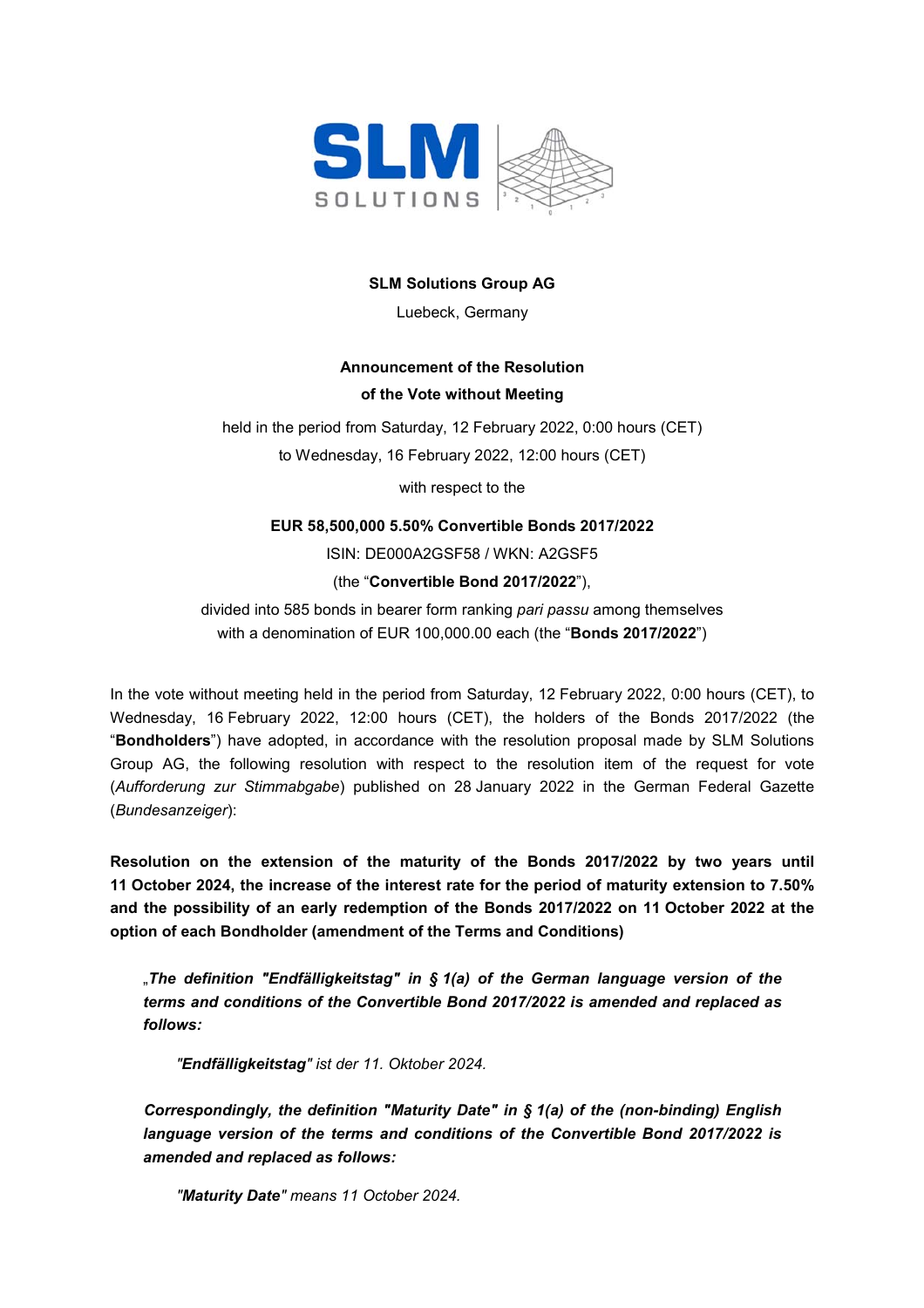*In § 1(a) of the German language version of the terms and conditions of the Convertible Bond 2017/2022, the following additional definition is inserted:* 

*"Wahl-Rückzahlungserklärung" hat die in § 5(d) festgelegte Bedeutung.* 

*Correspondingly, in § 1(a) of the (non-binding) English language version of the terms and conditions of the Convertible Bond 2017/2022, the following additional definition is inserted:* 

*"Put Redemption Notice" has the meaning set out in § 5(d).* 

*§ 4(a) sentence 1 of the German language version of the terms and conditions of the Convertible Bond 2017/2022 is amended and replaced as follows:* 

*Die Schuldverschreibungen werden ab dem Zinslaufbeginn mit 5,50% jährlich und ab dem 11. Oktober 2022 mit 7,50% jährlich auf ihre Festgelegte Stückelung verzinst.* 

*Correspondingly, § 4(a) sentence 1 of the (non-binding) English language version of the terms and conditions of the Convertible Bond 2017/2022 is amended and replaced as follows:* 

*The Bonds will bear interest on their Principal Amount at a rate of 5.50 per cent. per annum as from the Interest Commencement Date and at a rate of 7.50 per cent. per annum as from 11 October 2022.* 

# *In § 5 of the German language version of the terms and conditions of the Convertible Bond 2017/2022, the following new paragraph (d) is inserted:*

*Die Emittentin hat eine Schuldverschreibung im Falle der Ausübung des entsprechenden Wahlrechts durch den Anleihegläubiger nach Maßgabe dieses § 5(d) am 11. Oktober 2022 zu ihrer Festgelegten Stückelung zuzüglich aufgelaufener Zinsen zurückzuzahlen.* 

*Um dieses Wahlrecht auszuüben, hat der Anleihegläubiger bis zum 8. April 2022 um 16:00 Uhr (Frankfurter Zeit) an die Hauptzahlstelle eine Mitteilung in Textform in deutscher oder englischer Sprache zur vorzeitigen Rückzahlung ("Wahl-Rückzahlungserklärung") zu übermitteln. Falls die Wahl-Rückzahlungserklärung nach 16:00 Uhr (Frankfurter Zeit) am 8. April 2022 bei der Hauptzahlstelle eingeht, ist das Wahlrecht nicht wirksam ausgeübt. Die Wahl-Rückzahlungserklärung ist unwiderruflich und hat den gesamten Nennbetrag der Schuldverschreibung(en), für die das Wahlrecht ausgeübt wird, und die Wertpapierkennnummer der Schuldverschreibung(en) anzugeben. Für die Wahl-Rückzahlungserklärung kann ein Formblatt, wie es bei der Hauptzahlstelle in deutscher und englischer Sprache erhältlich ist und das weitere Hinweise enthält, verwendet werden. Die Rückzahlung der Schuldverschreibungen, für welche das Wahlrecht ausgeübt worden ist, erfolgt nur gegen Lieferung der Schuldverschreibungen an die Emittentin oder deren Order.*